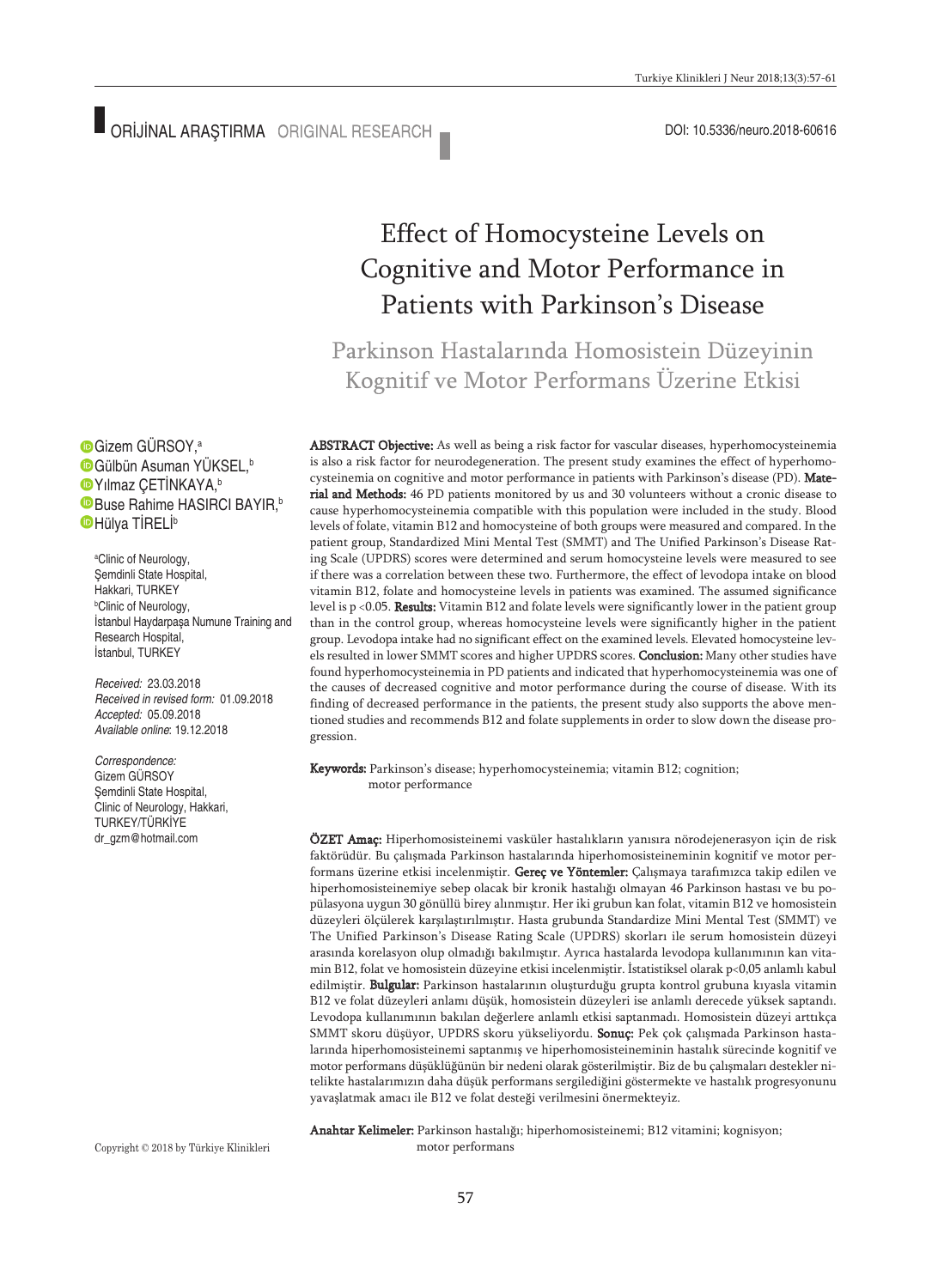Gizem GÜRSOY et al. Turkiye Klinikleri J Neur 2018;13(3):57-61

omocysteine is a sulfur-containing amino acid biosynthesized during methionine metabolism. <sup>1</sup> While plasma homocysteine level is yet to be standardized, the normal level is usually 5 to 15 μmol/L in the blood sample collected after 12 hours of fasting. <sup>2</sup> Homocysteine acts as an agonist at the glutamate binding site of the Nmetil-D-aspartat (NMDA) receptor and causes excitotoxic response by activating this receptor. 3 Elevated homocysteine levels, thus, is a potential cause for neurodegenerative effects. Vitamin deficiencies, old age, male sex, post menopause, chronic renal disease, hypothyroidism, some drugs such as methotrexate, nicotinic acid and genetic factors are causes for hyperhomocysteinemia. 4 Hyperhomocysteinemia is a risk factor for vascular diseases, Alzheimer's disease, dementia, and cortical and hippocampal atrophy. 5-7 Recent studies have found elevated homocysteine levels in Parkinson disease (PD) patients as well, and showed that levodopa intake results in elevated homocysteine levels. <sup>8</sup> Additionally, animal experimentations found that levodopa and dopamine decarboxylase administration resulted in increased conversion of S-adenosylmethionine into S-adenosylhomocysteine and homocysteine catalyzed by catechol-O-methyltransferase, and therefore, in a twofold increase in homocysteine concentrations. 9

Besides causing disorders in vascular structures, elevated homocysteine levels have neurotoxic effects. Reduced plasma and cerebrospinal fluid (CFS) levels of folate and vitamin B12 and elevated homocysteine levels are detected in patients with memory dysfunction. Previous studies have shown lower motor performance, depression, and higher cognitive decline in Parkinson's disease patients with elevated homocysteine levels. 10

Our study aims to show the role of the metabolites vitamin B12 and folate in neurodegenerative processes by measuring the homocysteine levels and the levels of vitamin B12 and folate involved in its metabolism in patient and control groups. The study also examines the effect of levodopa intake, which is regarded as a cause of hyperhomocysteinemia, on the homocysteine levels in our patient group.

### MATERIAL AND METHODS

46 PD patients, who have been monitored by our Movement Disorders Clinic in Haydarpaşa Training Hospital and had no metabolic diseases that could cause hyperhomocysteinemia like chronic renal diseases, hypothyroidism as well as 30 volunteers compatible with this patient population, were included in the study. There was a gender difference between two groups, but age means were equal. Because old age, male sex and post menopause were risk factors for hyperhomocysteinemia, participants were chosen by age mostly. Blood levels of folate, vitamin B12 and homocysteine of both groups were measured and compared. In order to evaluate the cognitive performance, Standardized Mini Mental Test (SMMT) was administered in the patient group and the correlation between serum homocysteine levels and SMMT scores was examined. In the patient group, The Unified Parkinson's Disease Rating Scale (UPDRS) scores were determined and serum homocysteine levels were measured to see if there was a correlation between these two. Furthermore, the effect of levodopa intake on blood vitamin B12, folate and homocysteine levels in patients was examined.

IBM SPSS Statistics 22 software was used for data analysis. Besides determinant statistics, One Sample T-Test was used for patient and control group comparisons and Independent Samples T-Test was used in patient group. Pearson correlation coefficient was used as a measure of correlation. The assumed significance level is  $p < 0.05$ .

Ethics committee approval was obtained for this study.

Informed consent was obtained from the participants included in the study.

# RESULTS

Table 1 shows the age, sex and examined biochemical values of the study groups. Comparison between patient and control groups revealed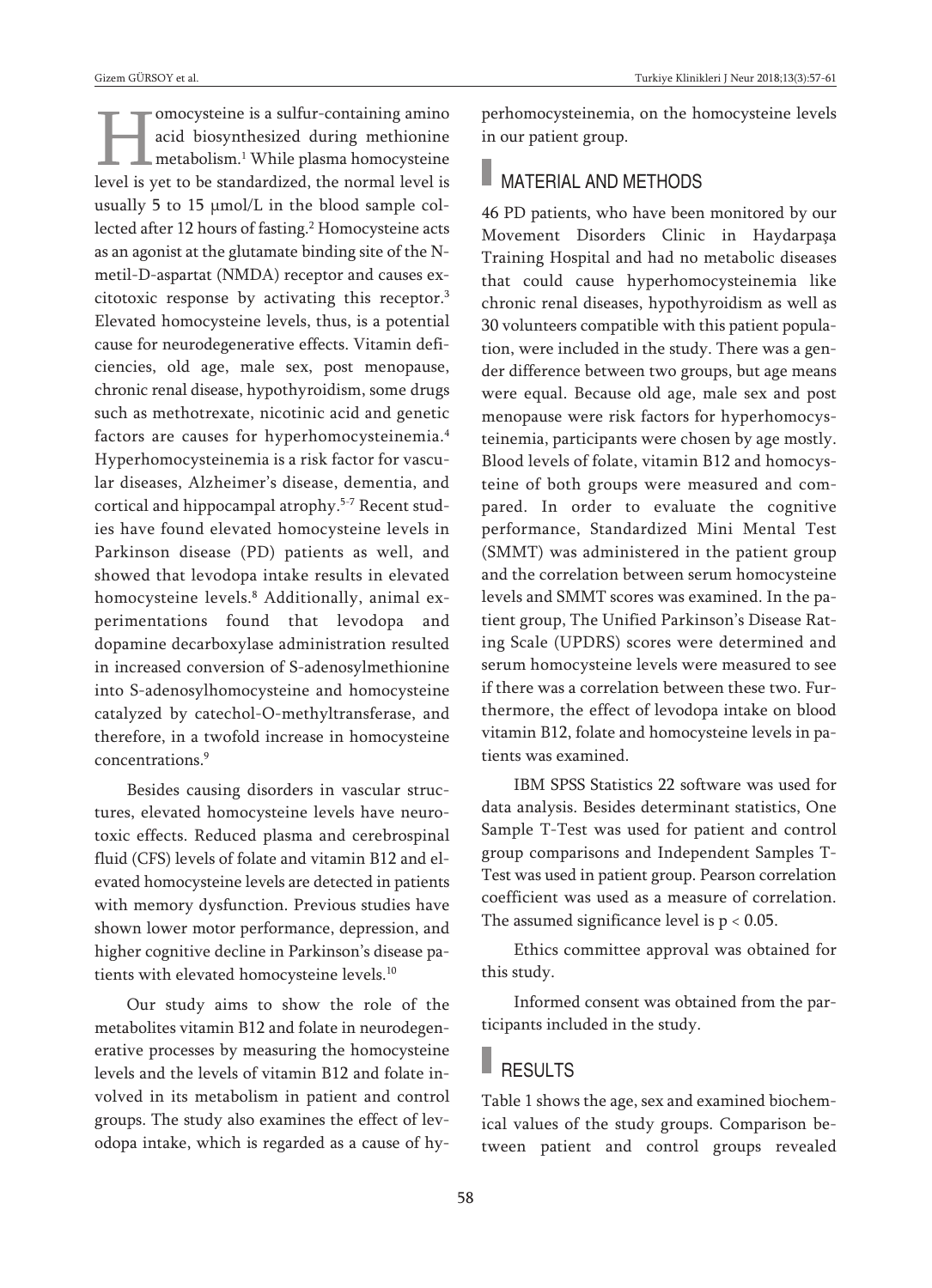significantly lower vitamin B12 and folate levels in the patient group than in the control group, whereas homocysteine levels were found to be significantly higher in the patient group  $(p<0.05)$ .

In the patient group, 37 (80.4%) patients were taking levodopa while 9 (19.6%) were not taking it. Serum homocysteine, vitamin B12 and folate levels of the patients taking levodopa were higher than those who were not taking it; however, there was no significant difference (Table 2).

The average of SMMT scores of the patient group was 23,9. Comparison between the SMMT scores and laboratory values of the patient group revealed a 32.2% inverse relationship between SMMT scores and homocysteine levels, which means as the homocysteine levels increased cognitive decline became more pronounced (Figure 1).

The UPDRS scores of the patient group's mean was 31,5. When compared, the UPDRS scores and homocysteine levels were found to have a 38.2% direct relation, which means elevated homocysteine levels resulted in increased UPDRS scores (Figure 2).

## **DISCUSSION**

Parkinson's disease is a progressive chronic disorder developing predominantly with loss of dopaminergic neurons in extrapyramidal system and impairing the individual's functional capacity with a large number of motor and non-motor features such as tremor at rest, rigidity, bradykinesia, and postural instability. <sup>11</sup> There are many previous publications studying the factors held responsible for neurotoxicity and playing a role in pathogenesis among which is a cross-sectional study carried out approximately 20 years ago which was the first study to find an increase in homocysteine levels in PD patients compared to the control group.<sup>12</sup> Supporting this 20-year-old study, our study also found higher homocysteine levels in PD patients than in control group. Furthermore, vitamin B12 and folate levels were found to be significantly lower in the patient group. In vivo studies on PD models aiming to reveal neurotoxicity showed that the number of dopaminergic neurons killed by the specific dopaminergic neurotoxin 1-methyl-4-phenyl-1,2,3,6-tetrahydropyridine was greater in rats with elevated serum homocysteine levels and two bioflavonoids called fisetin and hesperidin treatment reduced homocysteine levels. 13,14 In vitro studies, however, showed direct toxic effects of homocysteine on cortical neurons, postnatal cerebellar granule neurons, cerebellar Purkinje cells, dorsal root ganglion neurons, and trigeminal sensory neurons. 15

| <b>TABLE 1:</b> Demographics and biochemical levels of the groups. |                 |        |      |                     |                 |                       |  |  |  |
|--------------------------------------------------------------------|-----------------|--------|------|---------------------|-----------------|-----------------------|--|--|--|
| Sex                                                                |                 |        |      |                     |                 |                       |  |  |  |
|                                                                    | Age (year)      | Female | Male | Vitamin B12 (pq/ml) | Folate (ng/ml)  | Homocysteine (umol/L) |  |  |  |
| Patients with Parkinson's Disease                                  | $67.5 \pm 12.2$ | 16     | 30   | 272,8 (117-502)     | $5.2(2.1-10.9)$ | 17,8 (9,8-55,2)       |  |  |  |
| Control Group                                                      | $69.6 + 9.2$    | 21     | 9    | 361,7 (120-1336)    | $7,5(3,8-18,9)$ | 13,3 (8,3-21,7)       |  |  |  |

| <b>TABLE 2:</b> Vitamin B12, folate and homocysteine levels in patients taking and not taking levodopa. |                 |                           |         |                           |       |  |  |  |  |
|---------------------------------------------------------------------------------------------------------|-----------------|---------------------------|---------|---------------------------|-------|--|--|--|--|
|                                                                                                         | Levodopa Intake | <b>Number of Patients</b> | Average | <b>Standard Deviation</b> | р     |  |  |  |  |
| Homocysteine (umol/L)                                                                                   | <b>No</b>       | 9                         | 14.7    | 3.76019                   | 0.054 |  |  |  |  |
|                                                                                                         | Yes             | 37                        | 18.5    | 9.02790                   |       |  |  |  |  |
| Folate (ng/ml)                                                                                          | <b>No</b>       | 9                         | 4.6     | 2.07190                   | 0.349 |  |  |  |  |
|                                                                                                         | Yes             | 37                        | 5.4     | 2.19610                   |       |  |  |  |  |
| Vitamin B12 (pg/ml)                                                                                     | <b>No</b>       | 9                         | 244.3   | 82.34986                  | 0.270 |  |  |  |  |
|                                                                                                         | Yes             | 37                        | 279.8   | 83.78936                  |       |  |  |  |  |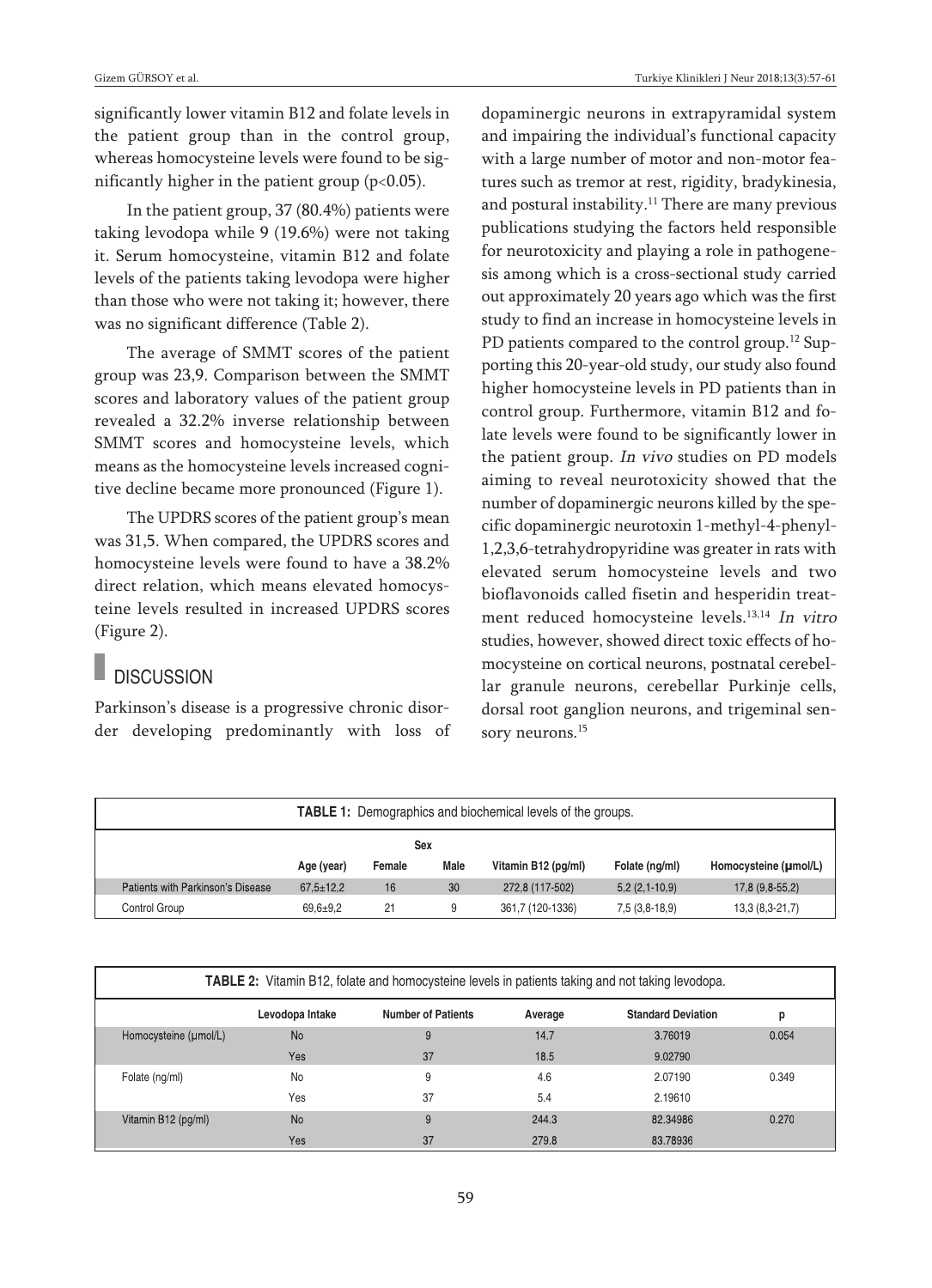

**FIGURE 1:** Comparison between SMMT scores and homocysteine levels.



**FIGURE 2:** Comparison between UPDRS scores and homocysteine levels.

A positive correlation was found between homocysteine levels and UPDRS scores in patients with hyperhomocysteinemia. <sup>16</sup> In the meta-analysis involving 15 study; PD patients with cognitive disfunctions had higher homocysteine levels and lower vitamin B12 and folate levels. <sup>17</sup> Another study by Prins et al. revealed that elevated serum homocysteine levels in PD patients caused worse mood, and impaired motor and cognitive function compared to control group. <sup>10</sup> In a 2-year followup study of early PD patients; low vitamin B12 at baseline predicted greater worsening of mobility however elevated homocysteine levels predicted greater cognitive decline. <sup>18</sup> Especially, homocysteine was inversely correlated with tests of memory and verbal fluency in Parkinson disease. <sup>19</sup> Similarly, our study found a negative correlation between elevated serum homocysteine levels and SMMT scores, and showed that an increase in homocysteine levels resulted in a decrease in cognitive performance. Just like in SMMT scores, elevated homocysteine levels resulted in reduced performance in UPDRS scores which measure predominantly the motor performance.

Levodopa is O-methylated by catechol-Omethyltransferase (COMT) in brain and peripheral tissues which requires Sam as the methyl donor and SAM is converted into dimethylated S-adenosyl-homocysteine (SAH). Subsequently, SAH is quickly converted into homocysteine. Homocysteine is also obtained from dietary methionine and this process requires vitamin B12 and folate as cofactors. 9,20 Long-term levodopa intake also increases COMT activity. In chronic levodopa intake, levodopa activity and levels are reduced based on accumulation of levodopa metabolites and the increase in COMT activity. As a result, levodopa tolerance is developed and more levodopa is needed. Therefore, level of homocysteine, a breakdown product of levodopa, is also increased. A study by Nissinen et al. showed that low doses of levodopa did not affect homocysteine levels while chronic use of high doses of levodopa affected homocysteine levels remarkably. This increase in plasma homocysteine levels was thought to be due to levodopa therapy rather than PD pathogenesis. <sup>8</sup> Paul and Borah asserted that levodopa induced hyperhomocysteinemia could responsible for levodopa induced dyskinesia. <sup>21</sup> Miller et al. reported reduced vitamin B12 and folate levels in patients taking levodopa as a result of this cycle. <sup>22</sup> Another study found a negative correlation between homocysteine levels and vitamin B12 and folate levels, and suggested that homocysteine levels would be reduced with vitamin B12 and folate supplements in patients taking levodopa. Accordingly, it was thought that disease progression could be slowed down by giving vitamin B12 and folate supplements to patients with hyperhomocysteinemia. 15,23 Our study, however, did not find such a difference in the patient group between patients taking and not taking levodopa.

### **CONCLUSION**

In light of all these results, our study supports the conclusion in the relevant literature that homocysteine contributes to neurodegeneration.